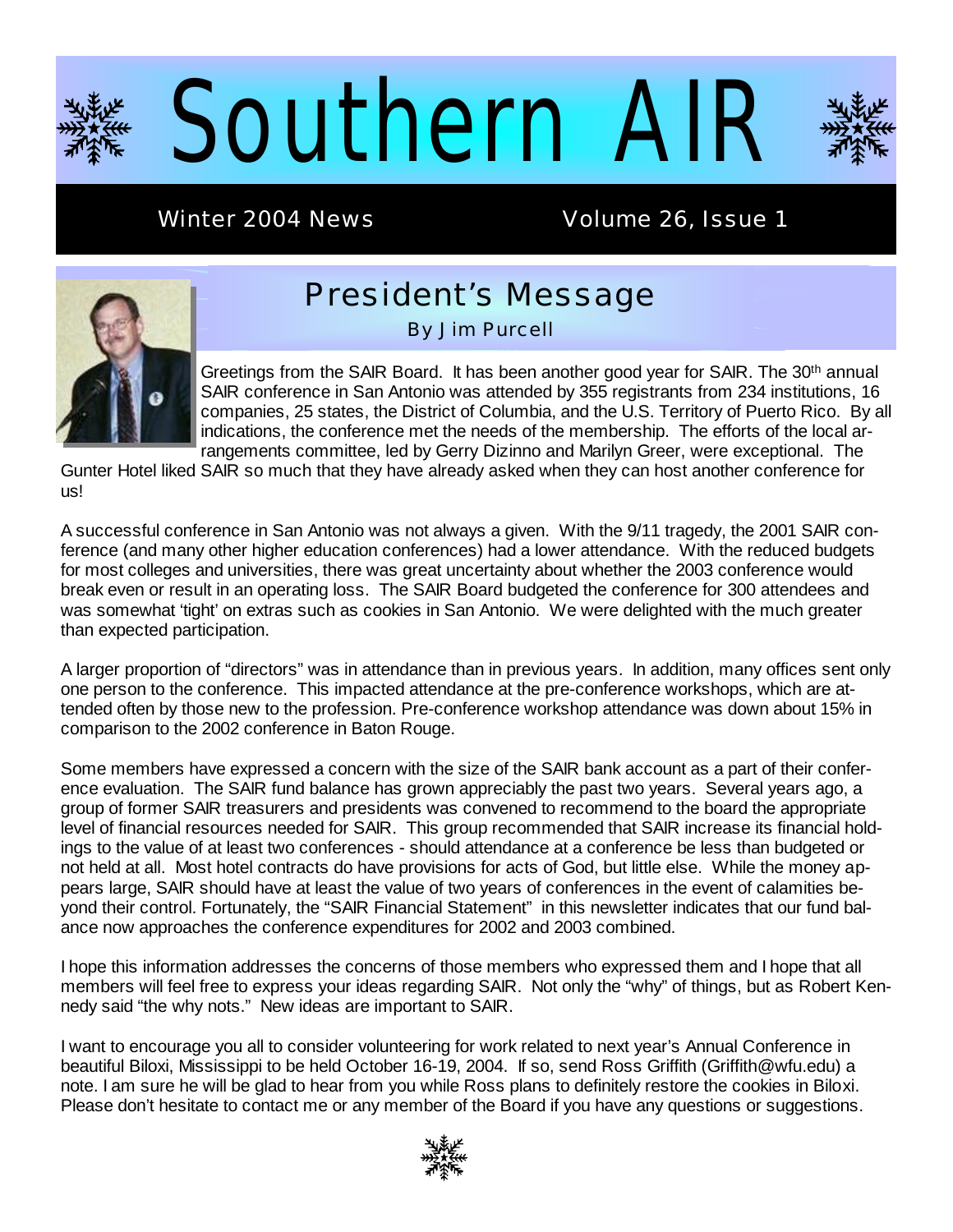**SAIR**  *The Southern Association for Institutional Research*

<u>NAAAAAAAAAAAAAAAAAAAAAAA</u>

http://www.sair.org

**President**  Jim Purcell Georgia College & State University

> **Vice President**  Ross A. Griffith Wake Forest University

**Past President**  Joseph Hoey Georgia Institute of Technology

**Treasurer** Michelle Hall Southeastern Louisiana University

**Secretary** Teresa Hall University of Alabama at Birmingham

### **Members at Large**

Marcus Babaoye Worcester State College

Denise Gardner Georgia Institute of Technology

Lorne Kuffel The College of William and Mary

Chris Mee Coastal Carolina University

Editor, Southern AIR Jim Eck, Rollins College

Co-Editors, Southern AIR Darla Keel, University of Memphis Ruth Salter, Valdosta State University

Please submit materials for the next issue of Southern AIR by April 1, 2004.

WWW

## They live in warm Florida and won the Best Paper Award. Can life get any better?

Congratulations to Sharron Ronco and John Cahill

Congratulations goes out to Sharron Ronco and John Cahill, both of Florida Atlantic University, on winning the SAIR best paper award. The paper was entitled, "Does It Matter Who's in the Classroom? Effect of Instructor Type on Student Achievement, Satisfaction, and Retention" and was presented this past October in San Antonio. They will receive their official award in October 2004.



## You're Simply the Best!

| <b>Best Factbook:</b>               | Georgia Institute of Technology<br>(University of Alabamarunner-up)                 |  |  |
|-------------------------------------|-------------------------------------------------------------------------------------|--|--|
| <b>Best Planning</b><br>Document:   | University of Alabama                                                               |  |  |
| <b>Best Mini</b><br>Factbook:       | Southeastern Louisiana University<br>(Georgia Institute of Technology<br>runner-up) |  |  |
| <b>Best Electronic</b><br>Factbook: | Tie - Kennesaw State University<br>University of Tennessee                          |  |  |

## Announcing the 2003 SAIR Travel Grant Award Winners

Amy Bawcom, University of Mary Hardin-Baylor, Belton, TX; John Cahill, Florida Atlantic University, Boca Raton, FL; Sherry Holt, Northeast Mississippi Community College, Booneville, MS; Pam King, The Citadel, Charleston, SC; Karen Laljiani, El Centro College, Dallas, TX; Teresa Walker, Elon University, Elon, NC.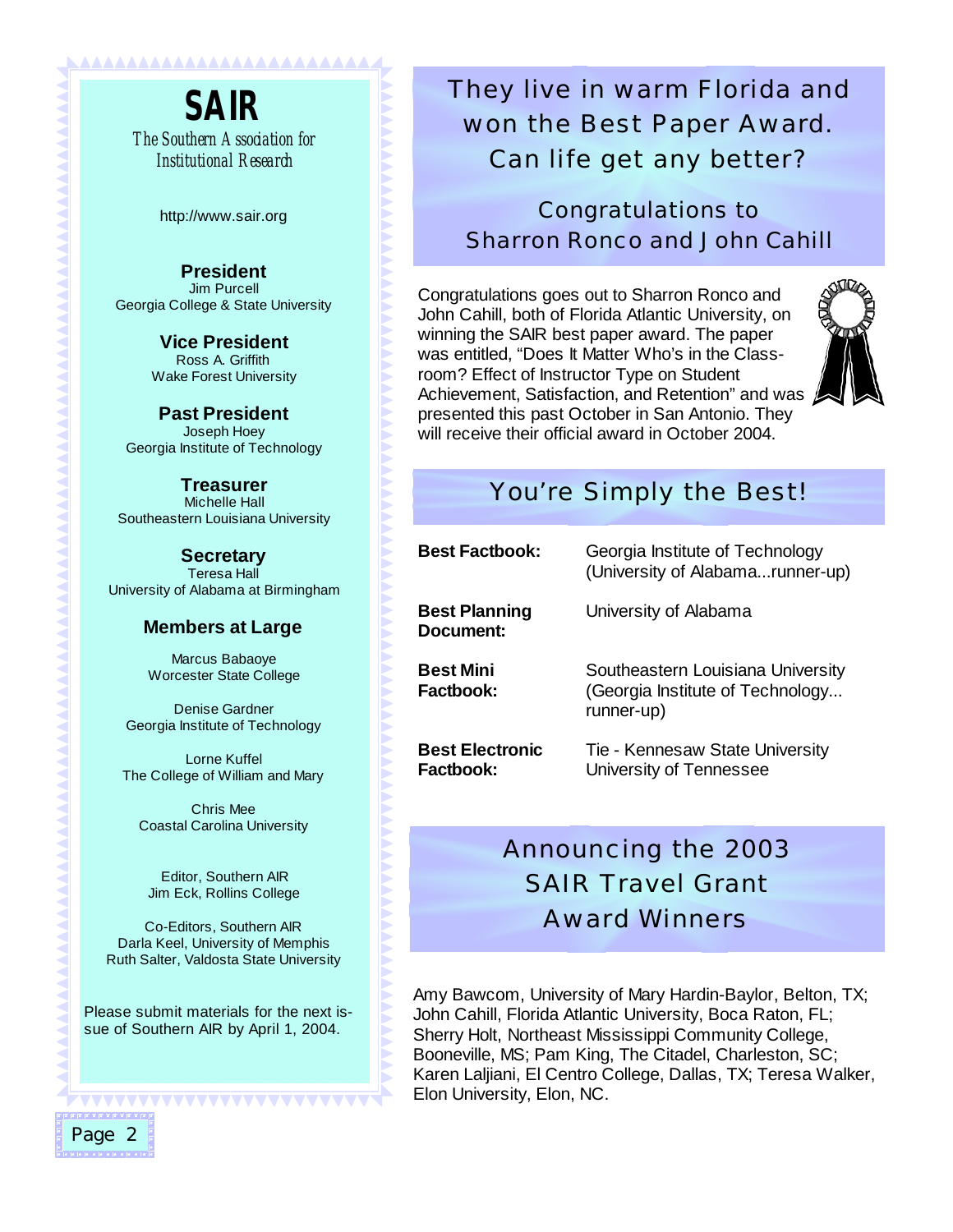## Bah Humbug to Winter. Think *Beach*! SAIR in Biloxi, Mississippi October 16-19, 2004

Dear Colleagues,

The Mississippi Association for Institutional Research (MAIR) and the SAIR Board are most excited about the SAIR 2004 conference. The conference will take place at the Bayview Resort on the Gulf of Mexico in Biloxi, Mississippi, October 16-19, 2004 with the theme, " Interaction, Inspiration, Research and Planning."

Co-chairs of local arrangements for this conference are Julie Fulgham of Mississippi State University and Joe Cliburn of Mississippi Gulf Coast Community College. Included in the plans for the 2004 conference are:



Half-day workshops on technologies, tools, and processes important to our work

Relevant concurrent session presentations from our peers

Thought-provoking keynote speakers

Fun-filled opening reception celebrating 30 years of SAIR

Roundtable luncheon for discussion of pertinent topics

Opportunities to welcome and mentor newcomers

Vendors and sponsors with exciting displays and demonstrations

Enjoyable special event

Traditional continental breakfast and awards breakfast

<u> 111111111111111111111111111111111</u>

Please place October 16-19, 2004 on your calendar and plan to answer the "Call for Proposals" in spring 2004. Finally, remember that travel grants for the conference will be available as well. We look forward to seeing you in Biloxi.

Sincerely,

Ross A. Griffith 2004 SAIR Conference Chair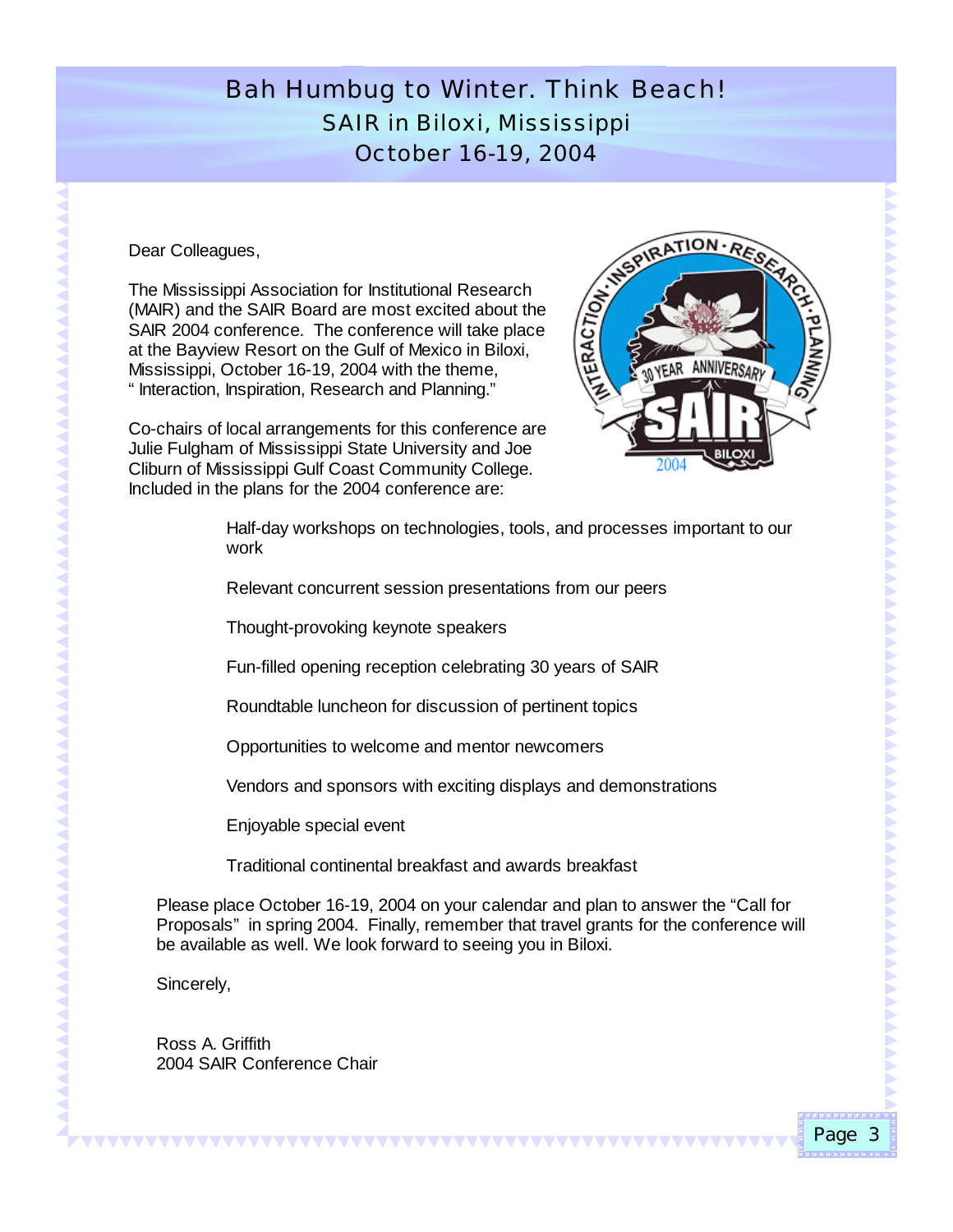# SAIR's James R. Montgomery Outstanding Service Award Goes to David Fleming of Clemson University

*Text excerpted from the nomination sent by Larry Jones of the University of Georgia* 



David Fleming served as Director of Institutional Research at Clemson University from 1988 until his retirement in 2003, and during those 15 years was a moving force in SAIR, the South Carolina Association for Institutional Research (SCAIR), and the Association for Institutional Research (AIR). His legacy to SAIR and to institutional research has taken several notable forms: a tireless commitment to the work of professional institutional research organizations at the state, regional and national level; his commitment to the care, feeding and development of newcomers to institutional research and particularly to SAIR; his development of a productive institutional research office and institutional research staff; his nationally recognized work in performance based funding though his leadership in the South Carolina experience; and an

institutional research dependent administration and board of trustees.

David's work with institutional research newcomers and the development of young professionals has also been exemplary. His conference workshops and presentations have been exceptional and his willingness to take time to work individually with new and old professionals is legendary. One need look no further than the development of the young professionals in the Clemson Institutional Research Office to recognize his influence on their professional growth and their involvement in and contribution to SAIR, SCAIR and the profession. No richer testimony to his concern for the young professional could be given than that publicly chronicled at his Clemson retirement reception by current and former students who worked for him. Perhaps this is simply a reflection of his consuming interest in his own professional growth and his interest in keeping his office and his institution on the cutting edge of all issues.

## Congratulations, David!

# Don't leave us out in the cold. We want your state organization's news!



Gossip. Information. The lowdown. Call it what you will but is there anything better than taking some hot-off-the-press news and passing it on to everyone you meet? It makes you seem so  $\leftarrow$  cool, so with it, so en vogue. Plus, you are notifying someone of something they may really need to know. Well, we on the SAIR editorial board want to pass your state organization's information to the SAIR members, who really want to know about what is going on in your group.

Please contact us with your current news and keep your state web pages updated so we can sleuth around and get scoop on our own, too. We want to spread the word about great opportunities and happenings at Institutional Research state organizations all across our great region.



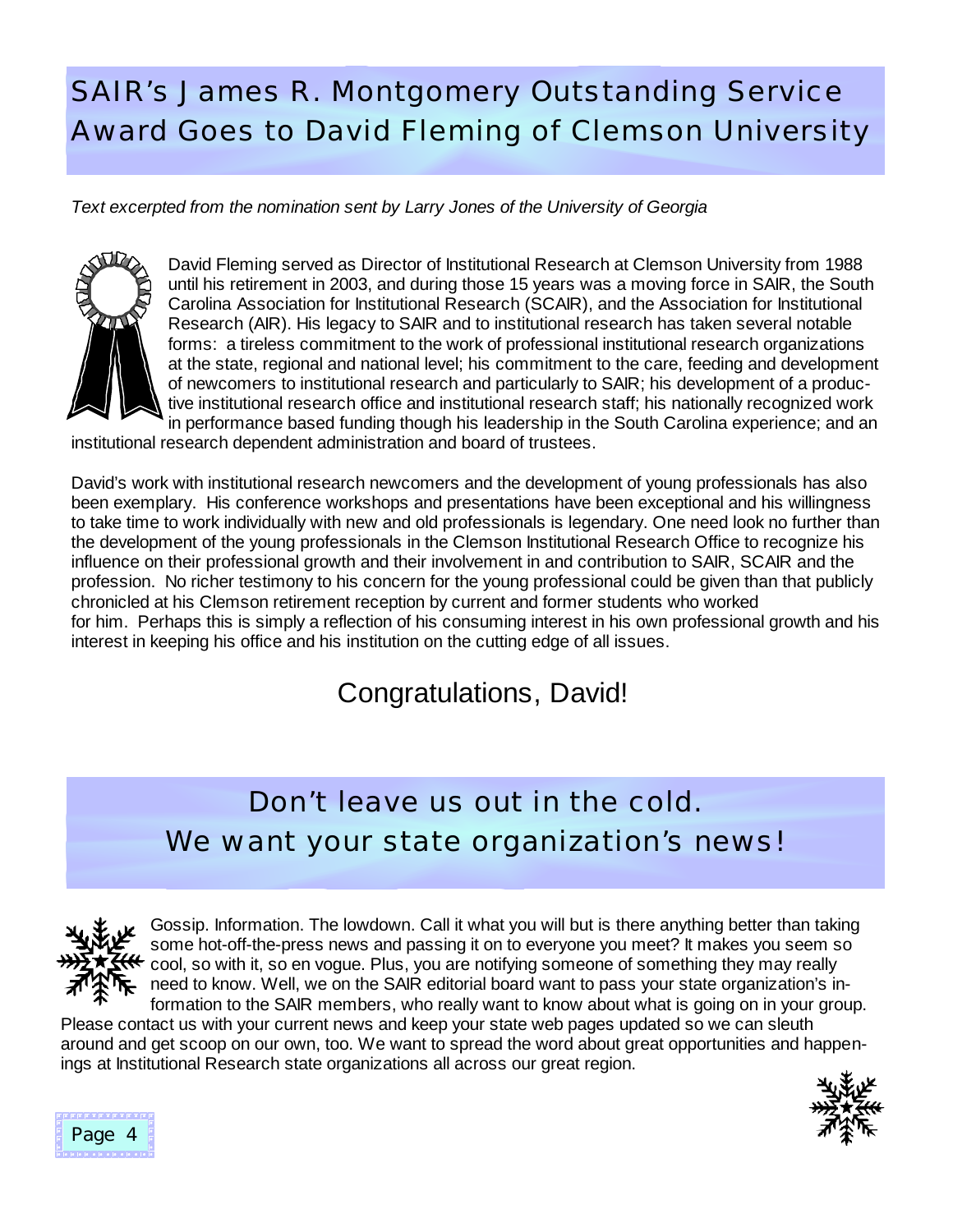# Financial Report for 2003 Calendar Year

|                                                                                                |                                               |                                    |                                                              | <b>Total assets as of January 1, 2003</b> |                        |             | \$79,895.96 |
|------------------------------------------------------------------------------------------------|-----------------------------------------------|------------------------------------|--------------------------------------------------------------|-------------------------------------------|------------------------|-------------|-------------|
|                                                                                                |                                               |                                    |                                                              |                                           |                        |             |             |
|                                                                                                |                                               | <b>Distribution among accounts</b> |                                                              |                                           |                        |             |             |
| <b>Bank balance</b>                                                                            |                                               |                                    |                                                              |                                           | \$45,542.14            |             |             |
| Investment balance                                                                             |                                               |                                    |                                                              |                                           | 34,353.82              |             |             |
|                                                                                                |                                               | <b>SAIR</b>                        | 32,862.85                                                    |                                           |                        |             |             |
|                                                                                                |                                               | <b>CMG</b>                         | 1,490.97                                                     |                                           |                        |             |             |
|                                                                                                |                                               | <b>Income during the year</b>      |                                                              |                                           |                        |             |             |
|                                                                                                | Membership/Conference Fees, 2002-2003         |                                    |                                                              |                                           | 2,780.00               |             |             |
|                                                                                                | Membership/Conference Fees, 2003-2004         |                                    |                                                              |                                           |                        |             |             |
| <b>Workshop Fees</b>                                                                           |                                               |                                    |                                                              |                                           | 44,790.00<br>12,440.00 |             |             |
|                                                                                                |                                               |                                    |                                                              |                                           |                        |             |             |
| <b>Special Event Fees</b>                                                                      |                                               |                                    |                                                              |                                           | 6,460.00               |             |             |
|                                                                                                |                                               |                                    | Vendor Fees/Contributions (excluding registration fees)      |                                           | 3,550.00               |             |             |
|                                                                                                | T-Shirt Sale (from previous years)            |                                    |                                                              |                                           | 285.00                 |             |             |
|                                                                                                | Other Income - Reimbursements & Miscellaneous |                                    |                                                              |                                           | 865.70                 |             |             |
|                                                                                                |                                               |                                    | Transfer of 2002 Committee on Mission and Goals Contribution |                                           | 200.00                 |             |             |
|                                                                                                | Interest earned from Investment account       |                                    |                                                              |                                           | 305.22                 |             |             |
|                                                                                                | Interest earned from Bank account             |                                    |                                                              |                                           | 53.50                  |             |             |
|                                                                                                | Uncashed checks (2002 and before)             |                                    |                                                              |                                           | 225.00                 |             |             |
|                                                                                                |                                               | <b>Total income</b>                |                                                              |                                           |                        | \$71,954.42 |             |
|                                                                                                |                                               |                                    | <b>Expenditures during the year</b>                          |                                           |                        |             |             |
| Printing                                                                                       |                                               |                                    |                                                              |                                           | 840.37                 |             |             |
| Postage                                                                                        |                                               |                                    |                                                              |                                           | 846.50                 |             |             |
|                                                                                                |                                               |                                    |                                                              |                                           | 2,300.00               |             |             |
| Travel Grants and Best Paper Award<br>Corporate Filing Fee, Internet Registration/Service Fees |                                               |                                    | 501.15                                                       |                                           |                        |             |             |
|                                                                                                | 2002 Conference Expenses                      |                                    |                                                              |                                           | 1,389.27               |             |             |
|                                                                                                |                                               |                                    |                                                              |                                           | 50,001.89              |             |             |
| 2003 Conference Expenses<br>Miscellaneous - Check service charges and SACS' SAIR reception     |                                               |                                    | 555.56                                                       |                                           |                        |             |             |
| Transfer of 2002 Committee on Mission and Goals Contribution                                   |                                               |                                    | 200.00                                                       |                                           |                        |             |             |
| Refunds - 2003 Conference                                                                      |                                               |                                    | 847.00                                                       |                                           |                        |             |             |
| Financial review & tax return                                                                  |                                               |                                    | 900.00                                                       |                                           |                        |             |             |
|                                                                                                |                                               |                                    |                                                              |                                           |                        |             |             |
|                                                                                                |                                               |                                    | <b>Total expenditures</b>                                    |                                           |                        | 58,381.74   |             |
|                                                                                                |                                               |                                    |                                                              | <b>Total Net Income during the year</b>   |                        |             | \$13,572.68 |
|                                                                                                |                                               |                                    |                                                              |                                           |                        |             |             |
|                                                                                                |                                               |                                    | <b>Total assets as of December 31, 2003</b>                  |                                           |                        |             | \$93,468.64 |
|                                                                                                |                                               |                                    |                                                              |                                           |                        |             |             |
| <b>Distribution among accounts</b><br><b>Bank</b> balance                                      |                                               | \$58,609.60                        |                                                              |                                           |                        |             |             |
| Investment balance                                                                             |                                               |                                    |                                                              | 34,859.04                                 |                        |             |             |
|                                                                                                |                                               |                                    |                                                              |                                           |                        |             |             |
|                                                                                                |                                               | SAIR                               | 33,154.83                                                    |                                           |                        |             |             |
|                                                                                                |                                               | CMG                                | 1,704.21                                                     |                                           |                        |             |             |
|                                                                                                |                                               |                                    |                                                              |                                           | \$93,468.64            |             |             |
|                                                                                                |                                               |                                    | Prepared by: Ross A. Griffith, 2003 SAIR Treasurer           |                                           |                        |             | 1/5/2004    |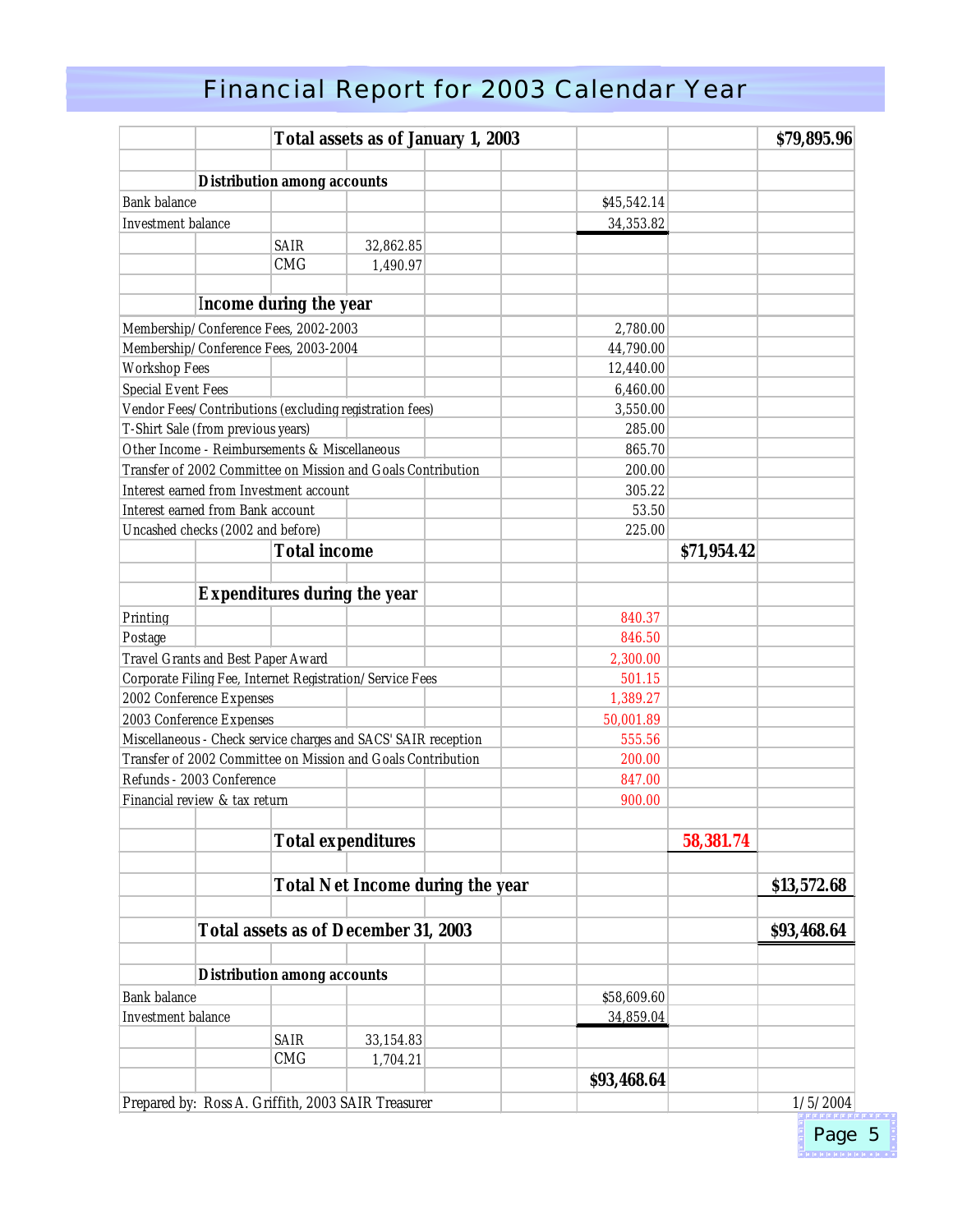## Notes from Training of Evaluators Related to the Principles of Accreditation: Foundations of Quality Enhancement,

### December 9-10, Nashville, TN

*By: Jim Eck, Rollins College, Winter Park, Florida; Gerry Dizinno, St. Mary's University, San Antonio, Texas; Harriott Calhoun, Jefferson State Community College, Birmingham, Alabama*

Several SAIR members had the opportunity to attend evaluator training at the conclusion of the annual meeting of the Southern Association of Colleges and Schools (SACS). A few of us wanted to share some insights that we gained from the training:

There are some implicit assumptions that guide the reaffirmation process such as: there is a new and higher commitment and premium on integrity and enhancing quality of educational programs and services; the process is envisioned as continuous rather than episodic every 10 years; institutions are expected to provide an honest and candid self-assessment; off-site and on-site committees presume that the planning and evaluation processes on college campuses are mature; and there is a higher premium on professional responsibility.

A major focus of training was the Quality Enhancement Plan referred to as the "heart and soul of the new process." The off-site committee will focus on compliance issues while the on-site committee will focus primarily on the Quality Enhancement Plan, as well as follow up on compliance issues as needed. The onsite committee serves in a consulting role and each institution will be able to nominate two experts to serve as part of the on-site committee. When developing the Quality Enhancement Plan a few suggestions were made: identify an issue critical to the institution and related to student learning; identify an issue that is of importance to stakeholders; incorporate needs assessment and develop a plan that relates to the context of your institution and is integrated with the on-going planning process; develop contingency plans in case the plan does not develop as originally envisioned; identify internal and external measures for the plan and assess the implementation process; make sure that there is broad-based institution-wide involvement with the plan.

The comments of some prior off-site evaluators (those reviewing this year's "class" of institutions that have already submitted their Compliance Reports) were interesting. From the perspective of at least one of us, there seems to be some confusion regarding documentation; i.e., the amount to provide and in what form, electronic or paper. While only some documents MUST be submitted via paper, it seems that there were problems with the electronic documentation processes for some institutions. The evaluators suggested that some documents could not be accessed, that is the links to web-based materials were not working. Yet, representatives from some institutions who were cited because of this "unavailability" of information were never contacted regarding the difficulties the evaluators were having. This was the case despite the fact that institutions are required to identify individuals on campus who could help with any technical difficulties encountered by the evaluators. It also seems that some agreement needs to be reached regarding the volume of documentation necessary to support assertions made by the institutions regarding compliance. A few institutions felt that because of the new emphasis on "integrity" placed in this process, that documentation could be more minimal. Yet, the evaluators implied that in most cases insufficient documentation was often provided for such assertions. It seems fair to say that, as with any new process, these details will need "working out" over time.



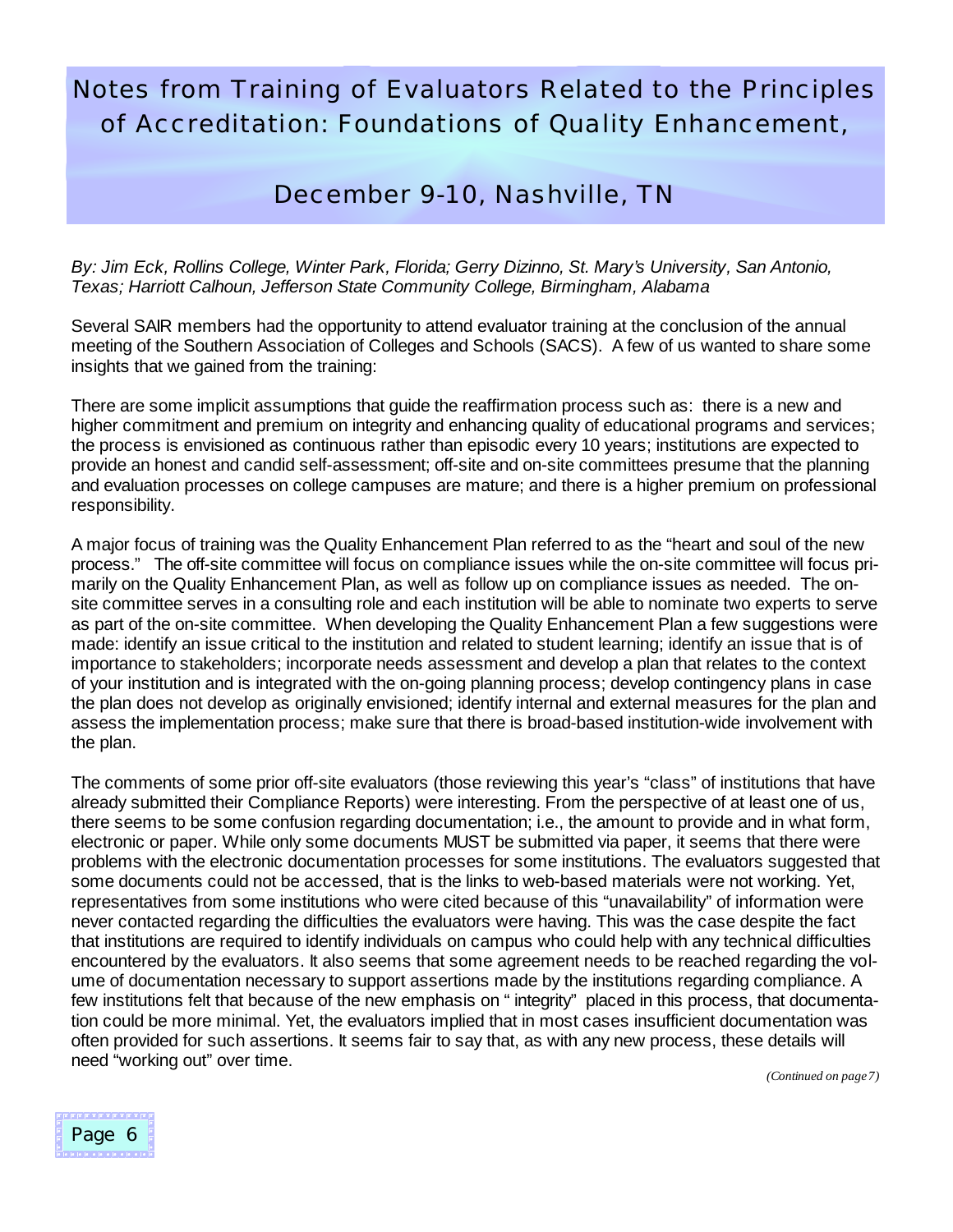*(Continued from page 6)*

The evaluation of QEP's has not yet taken place, other than that provided for the pilot institutions last year. As noted above, the primary work of the on-site evaluators is to work on the QEP, but a secondary concern is to follow-up on the report of the off-site committee. The off-site committee's report DOES NOT go directly to the institution; there is only a phone conference with the SACS/COC staff member and the institution's Leadership Team to hear what the off-site committee found out of compliance or where there was insufficient evidence to make a decision regarding compliance. The written report of the off-site evaluators goes to the on-site team. In addition, the institution – based upon the phone conversation – can provide a Focused Report that also goes to the on-site team. It is hoped that with the off-site report and the institution's Focused Report, the on-site evaluators will be able to come to closure regarding compliance-related issues during the first day of the on-site visit. The remainder of their time will be devoted to the QEP. For those of us concerned with institutional effectiveness issues, the QEP MUST contain assessment and indications of how assessment will be used. And, the final "product" that the QEP will lead to (curricular changes, new programs, practices, etc., on campus) must have assessment and use of assessment "designed in" to them before implementation. At least that's the way it sounds now!

All in all, we are still hopeful that the new process will be an improvement over the past fifteen or so years. The proof will be in the next year or so in how the new process is actually implemented.







2004

<u> AAAAAAAAAAAAAAAAAAAAAAAAAAAA</u>

# Calendar of Events

### **February 16-18**

Decision 2004: A Primary for Institutional Assessment, Planning and Research. Sunset Beach, North Carolina. (see below for full details.)

### **May 30 - June 2**

Annual AIR Forum in Boston Massachusetts. The theme is "The Information Revolution: Bridging The Past To The Future."

### **August**

The Tennessee Association for Institutional Research (TENNAIR) annual conference. Stay tuned for all details to be uploaded soon to http://oir.memphis.edu/tennairmain

### **October 16-19**

SAIR Conference in Biloxi, Mississippi. The theme is "Interaction, Inspiration, Research and Planning."

**AAAAAAAAAAAAAAAA** 

## NCAIR, SCAIR and CCPRO will hold joint conference February 16— 18, 2004

### *Submitted by Robert Springer, Elon University*

NCAIR, SCAIR, and CCPRO will hold a joint conference at Sunset Beach in North Carolina on February 16-18, 2004. This tri-organization meeting is expected to attract 150 or more professionals in the fields of institutional research, assessment, and technology. To learn more about the conference please visit the following link: http://www.ncair.net/newsletters/November\_2003\_newsletter.pdf and visit NCAIR's web site after January 5th to download a registration form.

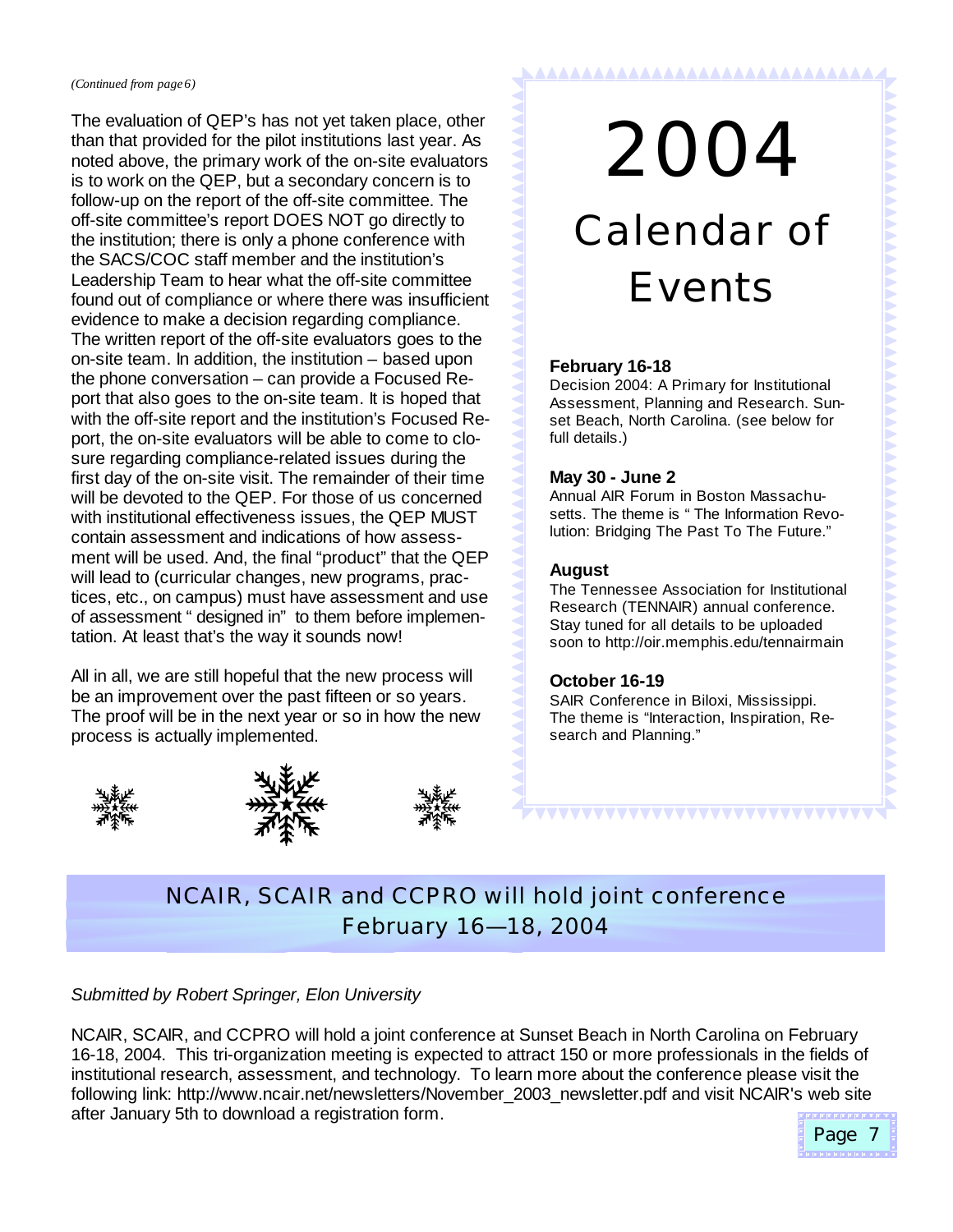## It may be chilly outside, but we extend the warmest welcome to 2003 SAIR conference newcomers!

Annette Accomando, Nunez Community College; John Alak, Southern University at Shreveport; Gwen P. Aldridge, Northwest Mississippi Community College; Spencer Anderson, Texas A & M University; Conner K. Baldwin, Schreiner University; Howard Ballentine, College of Health Sciences; Jim Barton, West Virginia Higher Education Policy Commission; Rathin Basu, Ferrum College; Karen Webber Bauer, University of Georgia; Amy Bawcom, University of Mary Hardin-Baylor; Caula A. Beyl, Alabama A & M University; David A. Blair, Southwestern University; Sharon Boesch, Pearson NCS; Tom Boyd, Berea College; Emily Brinkley, Agnes Scott College; Sharon Bychowski, University of St. Thomas; John J. Cahill, Florida Atlantic University; Frances Carr, Darton College; Cynthia Casparis, Odessa College; Jamir Chowdhury, Our Lady of the Lake University; Robert Cobb, Western Kentucky University; Rhonda Coignet, Tulane University; Will Collante, University of Florida; Donna Combs, Hazard Community College; Lisa A. Cooper, Georgia Southwestern State University; Troy Courville, Sam Houston State University; Paula Cox, Rice University; Carol Dalglish, University of the Incarnate Word; Amanda Darbonne, Louisiana State University - Eunice; Margarita Delacruz, Trinity University; Angela Detlev, University of Richmond; Linda Harris Dobkins, Emory & Henry College; Cathy Ellett, Copiah - Lincoln Community College; Robin L. Evans, University of Louisiana at Monroe; Lorena Rodriguez Fernandez, Collin County Community College; Jared Gonzales, San Antonio College; Ginger Gordon, Texas State Technical College Marshall; Sandra Marquez Hall, Texas Tech University; Mary Harrington, University of Mississippi; Joyce Hickson, Columbus State University; Linda K. Hines, Tarrant County College; Angela E. Howard, Robeson Community College; Carol Huang, University of Florida; Eileen Janson, Savannah College of Art and Design; Danette Ifert Johnson, West Virginia Wesleyan College; Andrew Jopling, Pearson NCS; Heidi Jordan, Coastal Carolina University; Darla Keel, University of Memphis; J. Ward Keesling, Defense Language Institute; Pamela King, The Citadel; Erik Lauffer, Savannah State University; Cathy Ledbetter, Middle Georgia College; Rita Lemmens, Schreiner University; Margaret Lemon, Baylor University; Udeth Lugo, Rollins College; Erika MacWilliams, Florida Keys Community College; Terri M. Manning, Central Piedmont Community College; Richard Maringer, University of Akron; Gregory Marsh, Lamar University; C. Nathan Marti, Community College Survey of Student Engagement; Mike McCarthy, Huston-Tillotson College; Christine McLean, Community College Survey of Student Engagement; Julie A. Miles, Collin County Community College; Samuel Miranda, Florida Gulf Coast University; Patrice Moulton, Northwestern State University; Paul E. Orser, Jr., Texas A & M – Corpus Christi; Victor Pace, North Carolina School of Science and Mathematics; Denis Pantle, Pearson NCS; Khagesh Pathak, Georgia College & State University; Linda Perez, University of the Incarnate Word; Janice A. Plotczyk, National Center for Education Statistics; Barbara Poole, Bossier Parish Community College; Nathan Rall, Kentucky State University; Veronica Ramirez, Northwestern State University; Tami Reeves, Texas State University; Jan Reid-Bunch, Itawamba Community College; Brian Rolfe, Southeastern Baptist Theological Seminary; Michael Roma, HigherEd.Org; Angie Rudd, Lynchburg College; Diane Saphire, Trinity University; David Simpson, St. Mary's University; Cynthia Smith, Wheeling Jesuit University; Kathi Swanson, Clarus Corporation; Cheryl Tarter, University of Georgia; Wrenette Tedder, Henderson State University; Tracy Tucker, Somerset Community College; Sherri Useman, Embry-Riddle Aeronautical University; Kathleen Vettorello, Cumberland College; Jennifer Videtto, Northwestern State University; Jeanne Walker, University of Central Florida; Teresa Walker, Elon University; Huiming Wang, Clayton College & State University; Xiaojun Wang, University of Louisiana at Monroe; Tina Wells, University of Arkansas; Victoria West, Texas Tech University

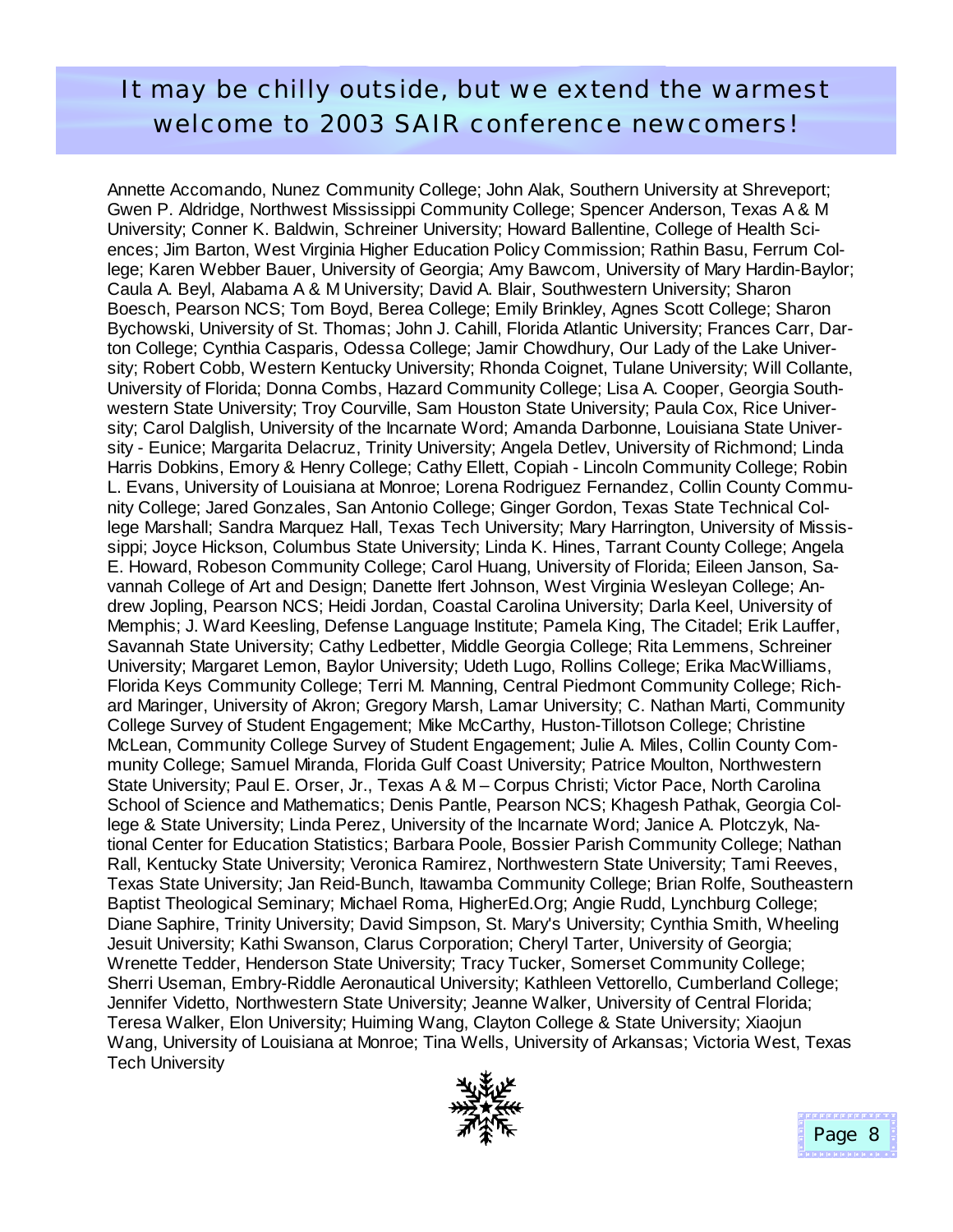# SAIR 2003 Picture Scrapbook